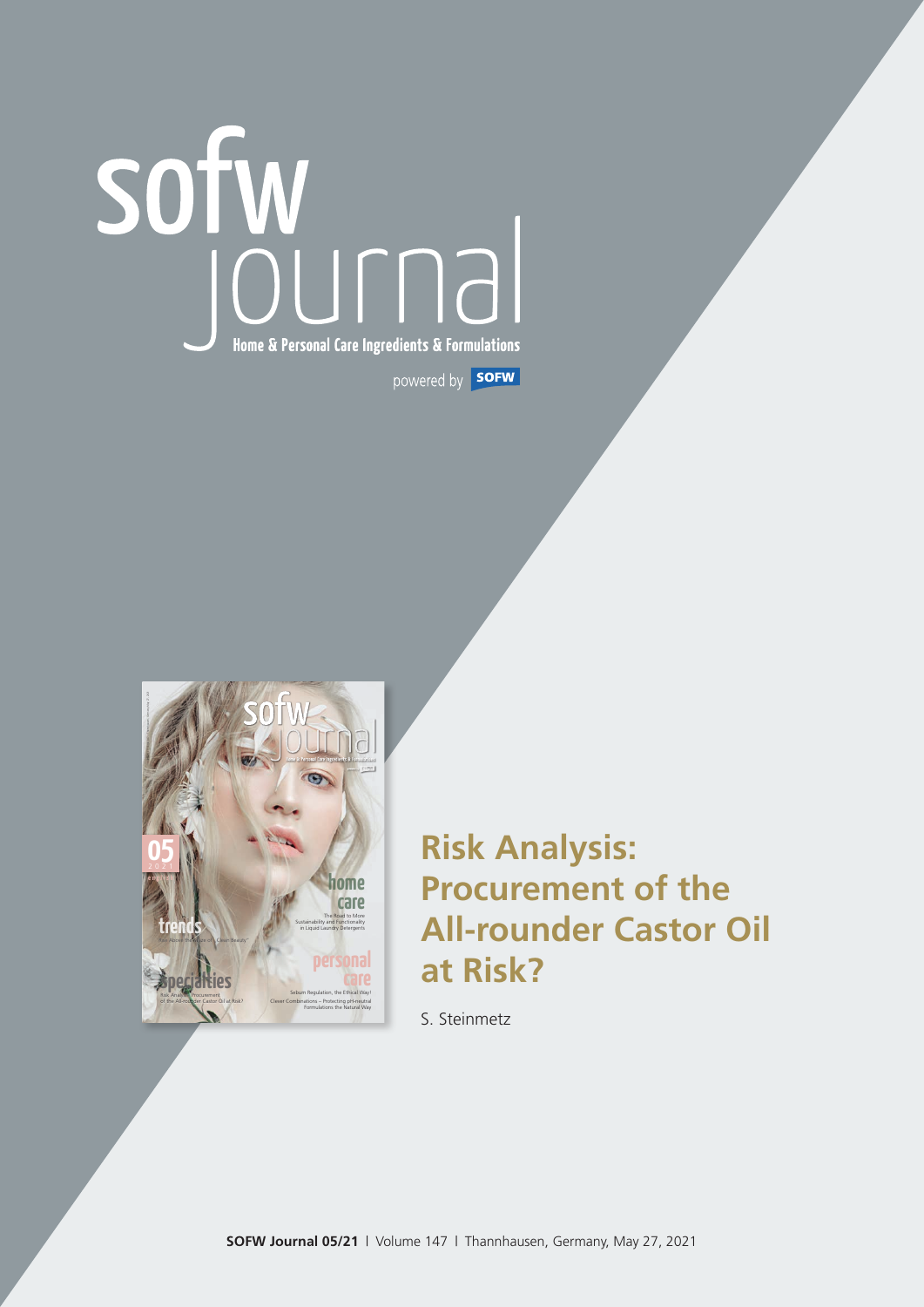## Risk Analysis: Procurement of the All-rounder Castor Oil at Risk?

S. Steinmetz

Castor oil is a true all-rounder. Due to its chemical properties, castor oil, obtained from castor seeds, and its fatty acids are suitable C for the production of cosmetics, cosmetic raw materials, and industrial products. astor oil is a true all-rounder. Due to its chemical properties, castor oil, obtained from castor seeds, and its fatty acids are suitable climate change and socio-economic challenges make it difficult to grow castor and, thus, to source castor oil from India, the main castor oil exporting country. How can the procurement of castor oil be secured? How is it possible to meet current market trends in this process? Because one aspect is for sure: supply chain transparency, compliance with social standards, and organic farming have long been among the key factors of a company's economic success in times of a growing cohort of critical consumers. This article provides an insight into the farming conditions of castor, points out sourcing risks, outlines current market trends, and presents approaches to solutions in response to any sourcing risks of the premium resource castor oil.

### **Risks: Droughts, water shortages and socio-economic challenges**

The castor plant, also known as miracle tree, originally comes from India, Brazil, and the African continent. In these regions it grows up to 13 m high [8, 11, 18]. India is considered the main producer of castor oil on the world market [2, 8, 18]. Annual castor seed production worldwide is estimated at 1.25 to 1.5 million tonnes and castor oil production at 0.55 million tonnes [18, 19].1

The main import markets for castor oil are considered to be the USA, Russia and Japan [11]. The economic significance of the castor oil industry for the main producer, India, is already clear from the global economic volume of castor oil marketing. The district of Kutch in the state of Gujarat is particularly dependent on castor oil cultivation [cf. 14]. There, due to an arid climate, castor is one of the only crops that can be cultivated profitably.

However, the cultivation of this resilient crop is also subject to climatic challenges and extreme weather events [1, 14]. For example, prolonged droughts in the 2019 crop year resulted in significant crop losses, causing castor oil prices to skyrocket and making it difficult to procure the cosmetic and industrial oil.

In addition to climatic risks, socio-economic grievances (including poverty) pose the risk of not being able to secure the procurement of the resource castor oil from India. This connection can be traced back to two reasons, among others: Firstly, more and more farmers leave rural areas in India and seek more lucrative jobs in urban areas such as Delhi or Mumbai.2

As a consequence, there is a threat of a shortage of farmers in rural areas to cultivate crops such as castor, which can limit the production of castor oil. Secondly, the availability of water is becoming a limiting factor for the cultivation and yield of castor oil, especially in Kutch. If farmers lack the financial means for appropriate water and soil management, the harvest yield and, thus, the procurement of castor oil are not secured. How can the risks outlined above be countered?

## **Approach 1: certified organic castor oil as a driver for the global natural cosmetics' market**

According to the latest statistics from the Research Institute for Organic Agriculture (FiBL) and the International Federation of Organic Agriculture Movements (IFOAM), 71.5 million hectares of land worldwide were recently farmed organically (16). This corresponds to about 1.5 percent of the world's agricultural land, and the trend is upwards (16). In addition, the organic market has grown from the lowest sales in the 1990s to 105.5 billion US dollars in 2018 (15). In addition to this growing interest in organic food, consumer interest in natural cosmetic products is also growing. Most recently, global sales of natural cosmetics products were US\$36 billion, a new peak in sales.<sup>3</sup> "Green beauty" and "clean beauty" products are particularly demanded in the field of body and hair care. Castor oil as a suitable raw material for natural lip balms, lipsticks, nail oils,

<sup>1</sup> See: https://www.thehindubusinessline.com/economy/agri-business/India-major-producer-of-castor-oil/article20116366.ece (accessed on 10 April 2021).

<sup>2</sup> See: https://www.oxfam.de/unsere-arbeit/themen/klima-ressourcen-schuetzen/menschen-im-klimawandel/ganze-dorfer-losen (accessed on 06 April 2021).

<sup>3</sup> See: https://www.futuremarketinsights.com/reports/natural-cosmetics-market (accessed on 01 April 2021).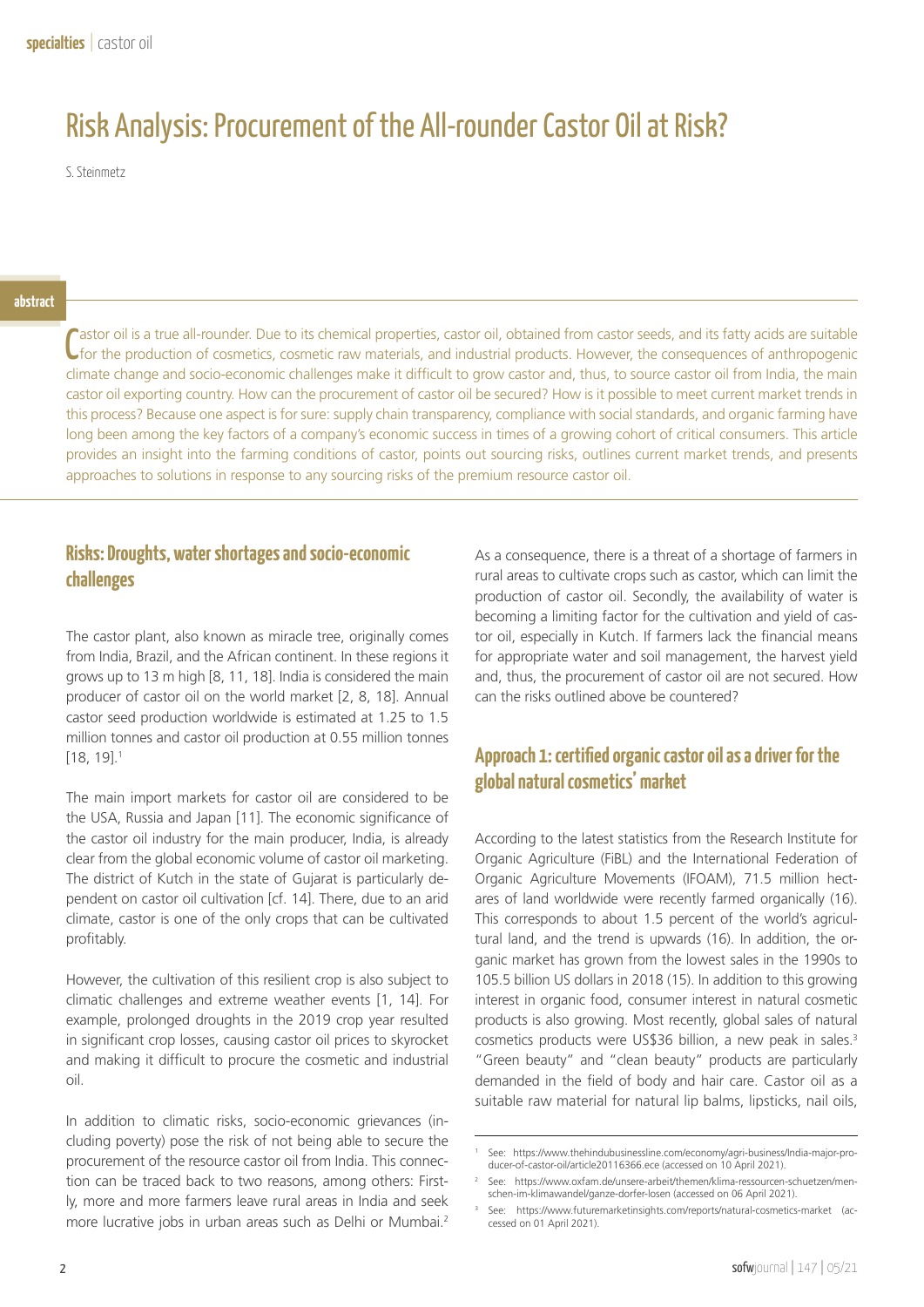

hair care products, and makeup remover is considered an attractive and profitable resource against this background [cf. 3, cf. 12].

This makes certified organic castor oil all the more interesting for natural cosmetics manufacturers and castor farmers, for example from India. With certified organic products, Indian farmers can achieve an average net profit that is up to 22 percent higher than with the marketing of conventional products [13]. This makes the cultivation and marketing of certified organic products more profitable, which benefits from the elimination of costs incurred for fertilisers and pesticides [9, 13].

The economic value of organic farming, not only for Indian farmers but also for the entire Indian economy, can be seen in a 10-year comparison: Between 2008 and 2018, the share of organically farmed land in India increased by 64.3 percent to 1.94 million ha [16]. This means that India is currently one of the top 10 countries worldwide with the largest area of organically farmed land [16]. Oilseeds are grown in an ecologically sustainable manner on 0.5 percent of the 1.94 million ha [16]. With this approximately 130,000 ha of cultivated area, India is one of the top 10 nations for organically certified oilseed cultivation after China [16].

The statistics presented show: The interest in India to produce certified organic products is growing and meets an increasing consumer interest in certified organic and natural products on the world market.

In addition to this economic value, the organic cultivation of castor beans, among others, offers ecological advantages such as enhanced soil fertility, soil stability, and biodiversity [5]. These factors are increasingly becoming key factors in securing crop yields, not only in India. Especially droughts, but also pesticide use, fertiliser application, and soil salinization lead to soil degradation, and crop losses worldwide, and in India [4, 7].

This is where the internationally operating castor oil producer Castor Products Company (CPC) comes in. CPC produces castor oil itself in its own production facility, supports Indian smallholders in switching to certified organic castor oil cultivation and advises CPC-associated farmers on cultivation and marketing issues. CPC and the smallholders, who are associated with CPC, rely on a water and soil management system that is adapted to the respective region. In some regions, this includes the soil-conserving intercropping cultivation method (see [10]), in which castor bean, cotton and sesame are cultivated. In other regions, a classic rotation with peanut plants is implemented or compost is added.

The aim is to build up humus, which supports the water storage capacity of the soil. Since water availability is becoming a limiting factor for crop yields, especially in the castor oil region of Kutch, such an approach is proving to be ground breaking – especially when the farms lack the financial means to irrigate their fields. This clearly shows that socio-economic grievances (including poverty) can also occur on organic farms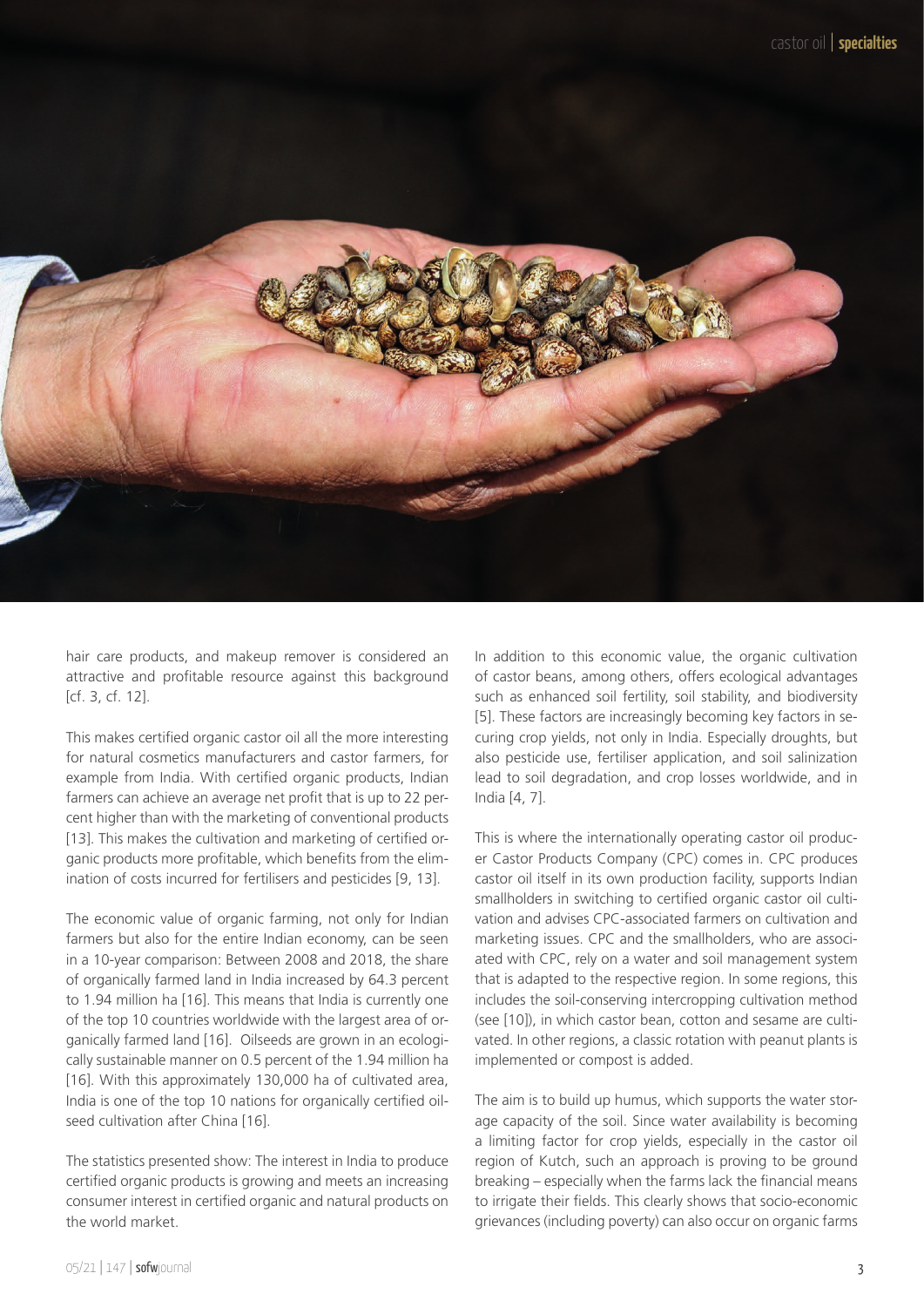in India. The consequences of this have already been outlined (see risk analysis), how can the problem be addressed?

#### **Approach 2: Addressing increasing consumer interest with fairly traded castor oil**

The world market for fair-certified products has been steadily growing for years.4 In 2017, certified international fair trade recorded a new sales peak of 8.49 bn Euros, and comprised nearly three times the sales strength compared to 2008.<sup>5</sup> Next to coffee, cocoa and bananas - the three top-selling fair trade goods - the global marketing of fair-certified (natural) cosmetics is on the rise. The market signal set by TransFair's Fairtrade seal for cosmetics in 2014 speaks for itself and shows that there is a growing market for fair natural cosmetics, or cosmetics produced on the basis of fair raw materials. This thesis is supported by market research results of the last decade [cf. 6, cf. 17].

In addition to the "LOHAS" (Lifestyles of Health and Sustainability), a consumer group from the USA that is perceived as attractive, the target group of Millennials is perceived as a critical and, at the same time, emerging consumer cohort in Europe. Both target groups have in common that their own consumption is mostly critically questioned and adapted. "Organic" alone no longer seems to be enough for many: The up-coming generation calls for fair-trade and ecologically sustainable products with a favourable ecological and social footprint (15). In addition, initial assessments suggest that increased health awareness through Corona could change future consumer behaviour. Particularly attractive are products that are not only good for one's own health, but also for all those involved in the value creation process.6

Fairly traded organic raw materials such as castor oil from organic cultivation and certified fair trade, as from Castor Products Company, may be put forward at this point as a blueprint for how procurement security can meet consumer interest. CPC not only supports Indian farmers with cultivation issues and a switch to certified organic castor cultivation. Instead, with the support of the German natural cosmetics producer WALA Heilmittel GmbH - the mother company of naturamus GmbH - the family-run company CPC has been helping Indian smallholders from the province of Kutch to convert from certified organic to Fair for Life (FFL) certified castor cultivation since 2017.

With the Fair for Life certification, the Swiss Organic Foundation and the internationally operating Institute for Marketecology (IMO) aim at a far-reaching promotion of social standards and economic-sustainable prosperity along the value chains they certify.<sup>7</sup> In addition to the traditional approaches of fair trade such as compliance with ILO (International Labour Organization) standards, the payment of a fair price for raw



materials is demanded and controlled. A premium to support the local FFL fund is to be paid, and partnership-based trade relations are to be established.8

With the FFL programme, the certification institutions intend to promote organic agriculture and social sustainability worldwide in order to reduce global injustices. In this respect, the FFL seal stands for controlled product, process and partnership quality on an equal footing. Especially in the French natural cosmetics market, FFL has established itself as a seal of credibility and trust.

Against this background, the fair trade of ecologically-sustainably produced castor oil proves to be a win-win situation: On the one hand, those farmers who are associated with CPC receive a fair wage, respectively a fair price for the castor oil seeds supplied and experience support through the programmes financed with the FFL fund. On the other hand, the customers of the FFL-certified organic castor oil know that the procurement is secured, and enjoy a certain price stability. This makes the ecologically sustainable FFL castor oil producer an addressable and future-oriented premium resource on the cosmetics market.

<sup>8</sup> Ibid.

<sup>4</sup> See: https://www.forum-fairer-handel.de/fairer-handel/zahlen-fakten/ (accessed on 06 April 2021)

<sup>5</sup> See: https://www.handelsdaten.de/handelsthemen/fairer-handel (accessed on 06 April 2021).

<sup>6</sup> See: https://www.bayer.com/en/investors/consumer-health-megatrends (accessed on 06 April 2021).

<sup>7</sup> See: https://www.fairforlife.org/client/fairforlife/file/FFL\_Flyer\_2014\_de.pdf (accessed on 06 April 2021).

<sup>9</sup> See also: https://www.basf.com/global/en/media/news-releaes/2020/12/ p-20-387.html (accessed on 06 April 2021); https://www.statista.com/statitics/ 1130209/total-fair-trade-revenue-france/ (accessed on 06 April 2021); https://www.fairforlife.org/pmws/indexDOM.php?client\_id=fairforlife&page\_id=certified&name=&programme=0&iso3166=FR&products= (accessed on 06 April 2021).